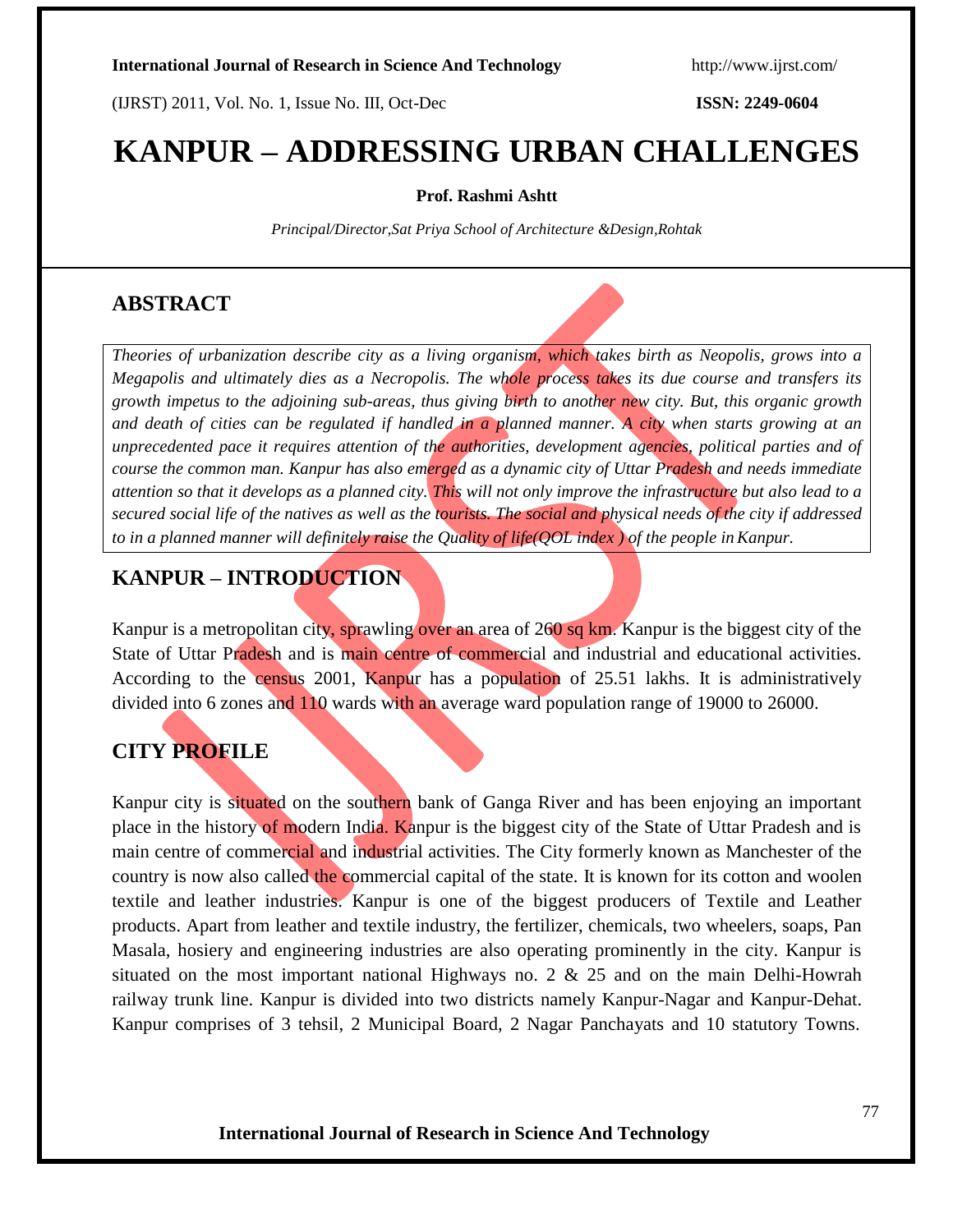Kanpur is also divisional headquarters of Kanpur commissionary consisting of Kanpur-Nagar, Kanpur-Dehat, Etawah, Auraiya, Farrukhabad and Kannauj districts.

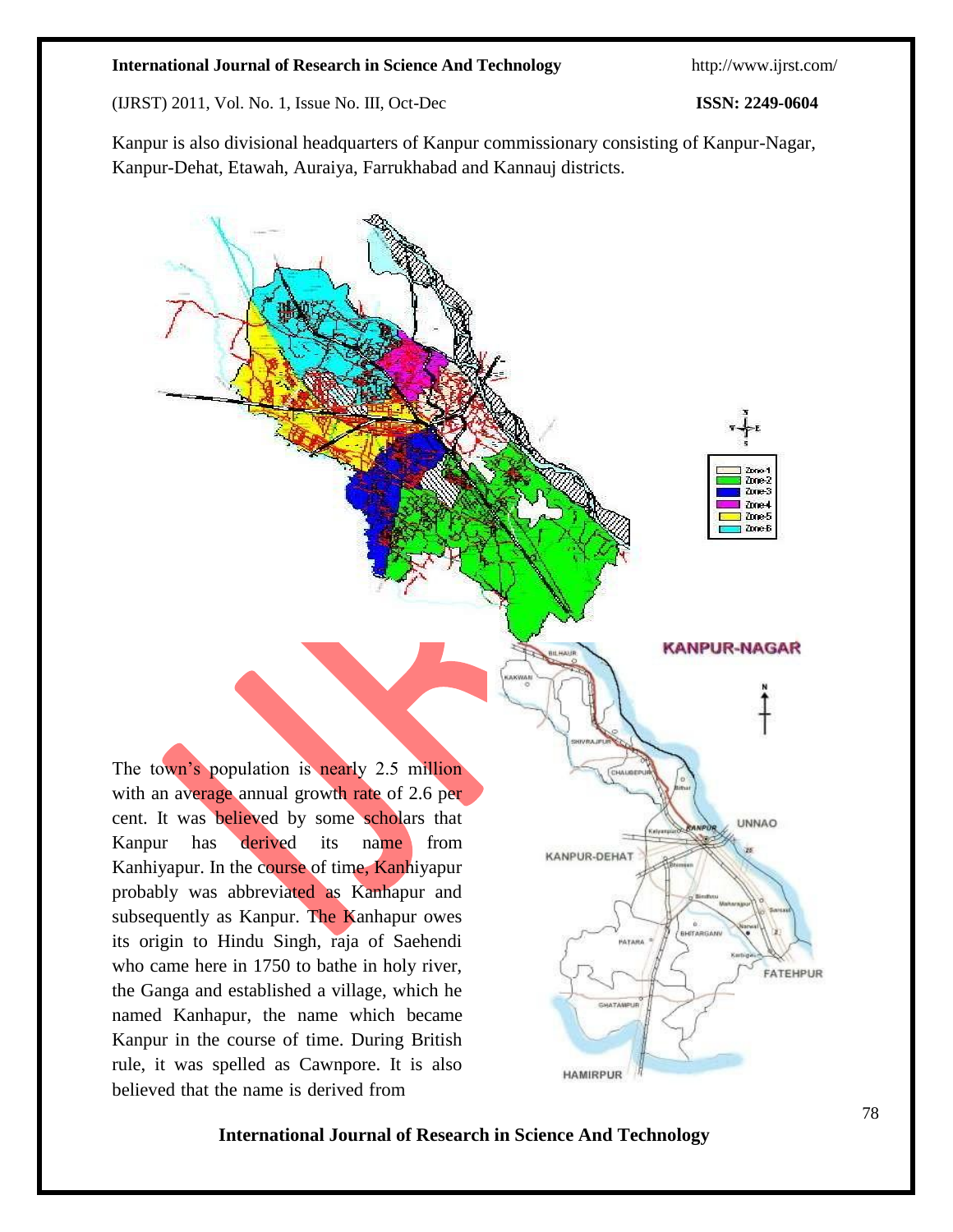(IJRST) 2011, Vol. No. 1, Issue No. III, Oct-Dec **ISSN: 2249-0604**

Karnapur and is associated with Karna, one of the heroes of Mahabharata. Duryodhana made Karna a king, seeing him as a fitting match to Arjuna, and gifted him this area; hence the name Karnapur, which later became Kanpur.

## **EVOLUTION OF KANPUR**

Kanpur has traditionally been an industrial city. Prior to Independence, it was the second most industrialized city in India after Calcutta. It was called the 'Manchester of India' due to the existence of large number of cotton textile units. During British era, Kanpur was of strategic importance due to the important role which it has played during the great revolt of 1857. This led to the development of a large cantonment base at Kanpur. After independence, Kanpur continued to be an important city and large public sector companies made their existence in the city.

*C.S.A.U Agriculture College H.B.T.I Eng. College*











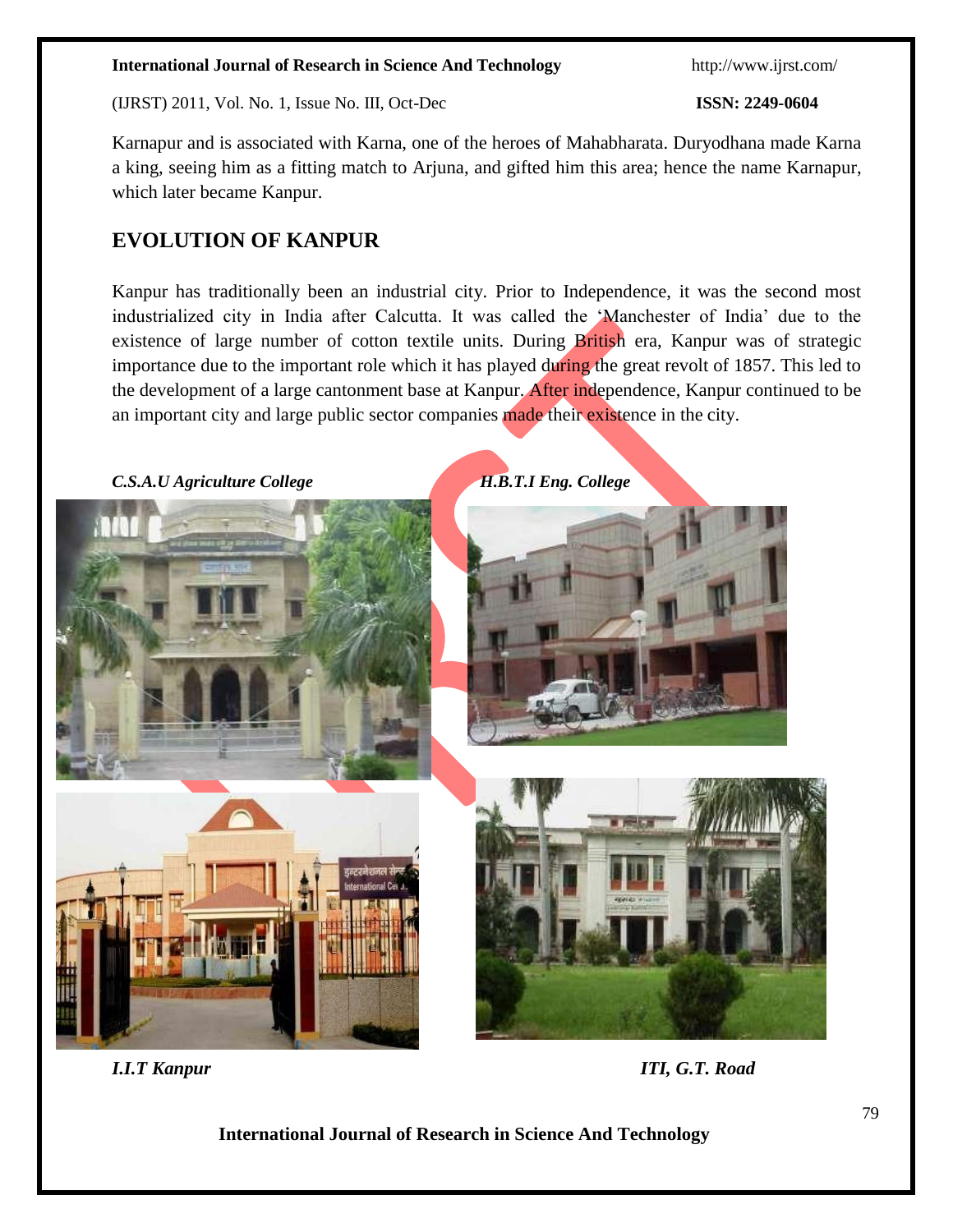(IJRST) 2011, Vol. No. 1, Issue No. III, Oct-Dec **ISSN: 2249-0604**

## **REVIEW OF EXISTING LITERATURE**

### **DEMOGRAPHIC CHARACTERISTICS**

The average annual growth of population is 3.5 percent during the period 1991-2001 from the average annual growth rate of 2.6 percent in the previous decade (1981-91). One of the factors for this kind of growth can be higher number of in-migration to Kanpur City from other areas. As per the simple graph method, proposed population is 48 lakhs in 2031 which means that another Kanpur will be added in next 25 years. The average population density in Kanpur is 97.56 persons per hectare. The density in core area is six times higher than the outer area. Therefore, need is felt to decongest the inner core area to improve the quality of life.

#### **ECONOMIC GROWTH**

As far as economy is concerned, most of the old industries are sick. Mostly small and medium sector industries are flourishing. Tanneries appear to be thriving. There are not much of new age industries such as I.I.T. Kanpur is growing as a trade and commerce centre. Kanpur has an image of dying city. Power shortage and electricity cut for 10-12 hours per day on average being observed. There is no air connectivity between major stations. All this creates hindrance in the economic growth of the city. For the economic growth of the city, image building exercise is required. We have to make efforts so that ex IITians will commit to Kanpur. The infrastructure and means of communication needs to be improved so that trading activities can be boost. The need is also felt to facilitate marketing linkages for small scale industries.

### **URBAN PLANNING AND HOUSING DEVELOPMENT**

Kanpur Development Authority is planning to develop additional 33700 ha for growth of city. In the master plan 2021, provision for inner and outer ring road, new terminals, vegetable and grain markets and development of new colonies in close proximity to commercial hub has been proposed. The preparation as well as approval of master plan has taken more than 7 years. Master plan should be speedily approved and implemented in the city. Steps should also be taken to move industry to conforming area and to ensure good connectivity to new markets and terminals. Most of the residents stay in one to two room tenements indicating large EWS/LIG population. Large number of residents uses their premises for work cum residence purpose. No new colony has been developed by private colonizers. An estimated 1.8 lakh additional houses are required by 2013. Huge requirement for additional housing is felt besides meeting existing shortage. Housing industry itself can stimulate economy of Kanpur. The strategy for planned development will be speedy development of planned townships, stimulating housing development through public –private partnership, improvement in quality of KDA/UPHB housing, reservation of 25 percent area for EWS housing to avoid formation of new slums, location and demand led construction of EWS housing, differential pricing in mixed land use areas and outsourcing approval of building plans and granting completion certificates.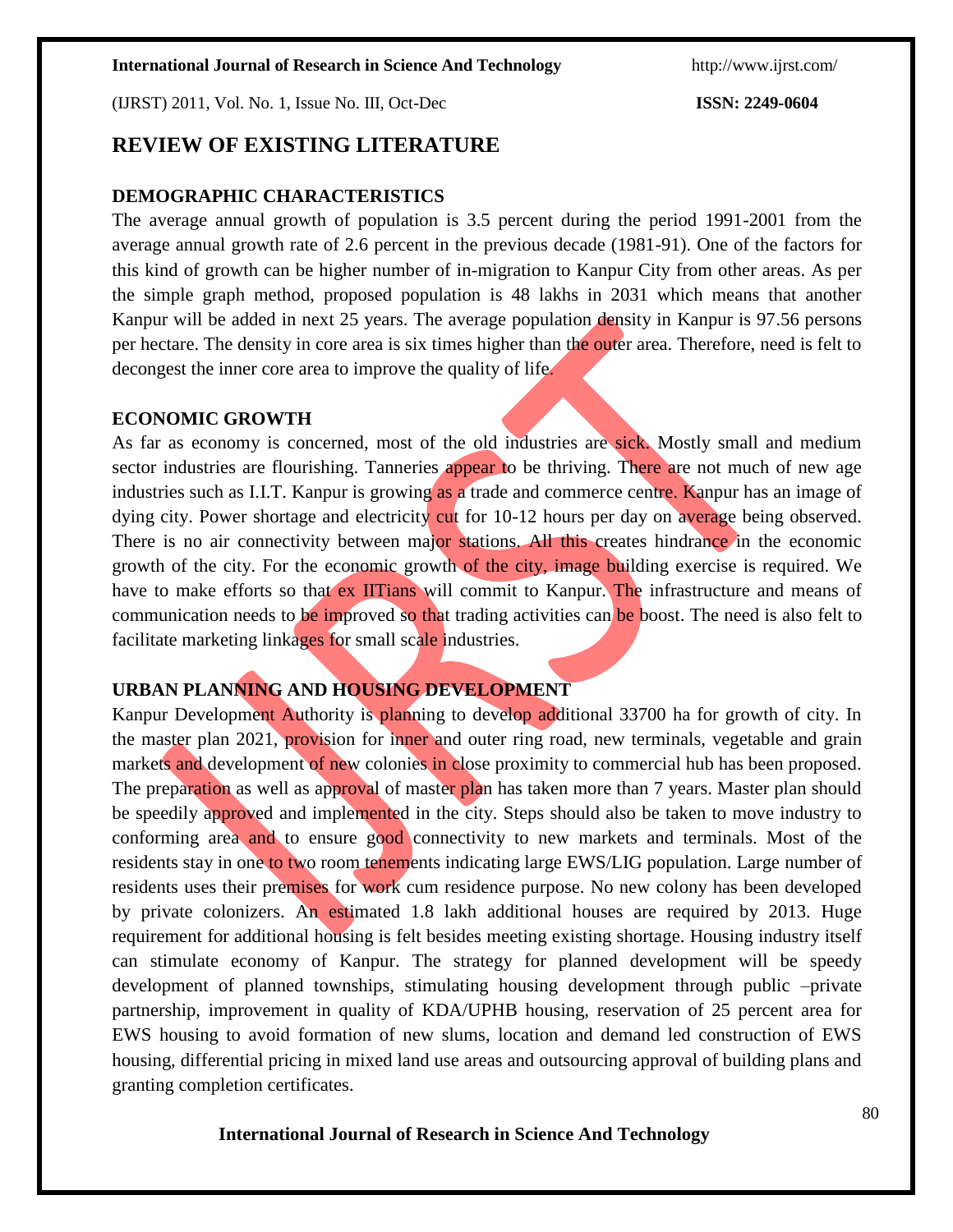(IJRST) 2011, Vol. No. 1, Issue No. III, Oct-Dec **ISSN: 2249-0604**

KDA has proposed to develop 10,000 acres to accommodate 16 lakh by 2021.The new development will be in Gangotri Township which will be developed across Ganges and close to civil lines, Hi tech city over 5000 acre including1800 acres by Sahara, 2500 acre for New Kanpur city towards Bithoor road and two housing projects of UPHB of 1350 acres and 1500 acres towards western side of Kanpur The strategy is to green the parks with the involvement of RWAs,development of water bodies, green belts e.g. Kidwai Nagar, rain water harvesting (1.5 lakh liters already saved), introduction of CNG buses, developing the locations for weekly markets and shifting of cattle colonies as detailed by City development plan of Kanpur which is a product of research and inputs by the urban and regional planning experts .

### **BASIC SERVICES FOR THE URBAN POOR**

According to census 2001, the slum population was 3.68 lakh i.e. 14.5 percent of total population in 390 slums. As per the survey conducted by D.U.D.A in1997-98, the population was 4,19,859 and total households were 98,208 whereas slum population is about 5.0 lakh in 2006 as per K.N.N. estimate, which is twenty percent of total **population**. A large number of below poverty line (BPL) population (about 60%) also live -in slums. 66 percent population is below 35 years old. This section has rising aspirations which need to be addressed. Out of total slum population, 64%  $(2,69,427)$  are illiterate whereas only 35.8%  $(1,50,432)$  are literates, More than 40 percent are self employed.

Majority of households i.e. more than 51 percent live in Kutcha Houses made of grass, mud etc. and jhuggi jhopri's. Majority of house holds (55%) get water from public stand posts and only 19 percent have individual taps. Presently, access to sanitation services is markedly less than access to other (*REF: City development plan of Kanpur* )basic services. Majority of households use public toilets followed by households using individual flush. Even then open defecation is still at a large scale i.e. 25 percentage of the slum households openly defecate.

Slums are classified into two categories for planning purposes: slums which are requiring relocation and those which can be improved in-situ There should be separate government policy for dealing with the slums located at different type of land i.e. private land (hata land), public land (KDA, KNN, Railway, Gram Samaj, Irrigation, Nazul land), combined land of 2-3 authorities (KDA,KNN and railway land) and those slums required or not required for development project. The Strategy to empower slum dwellers will be relocation of slums dwellers by adopting consultative process, encouraging the formation of micro credit organisations, construction of community toilets as per their need and with due consultation, allowing CDS to bid for O&M of community toilets, IEC activities for sensitizing on hygiene, SWM and sanitation, involvement of CDS in planning, implementation and monitoring of infrastructure projects to improve ownership, proper maintenance of community centres and further construction as per demand and motivating slum dwellers to use services like piped water, toilets and electricity and pay for their use.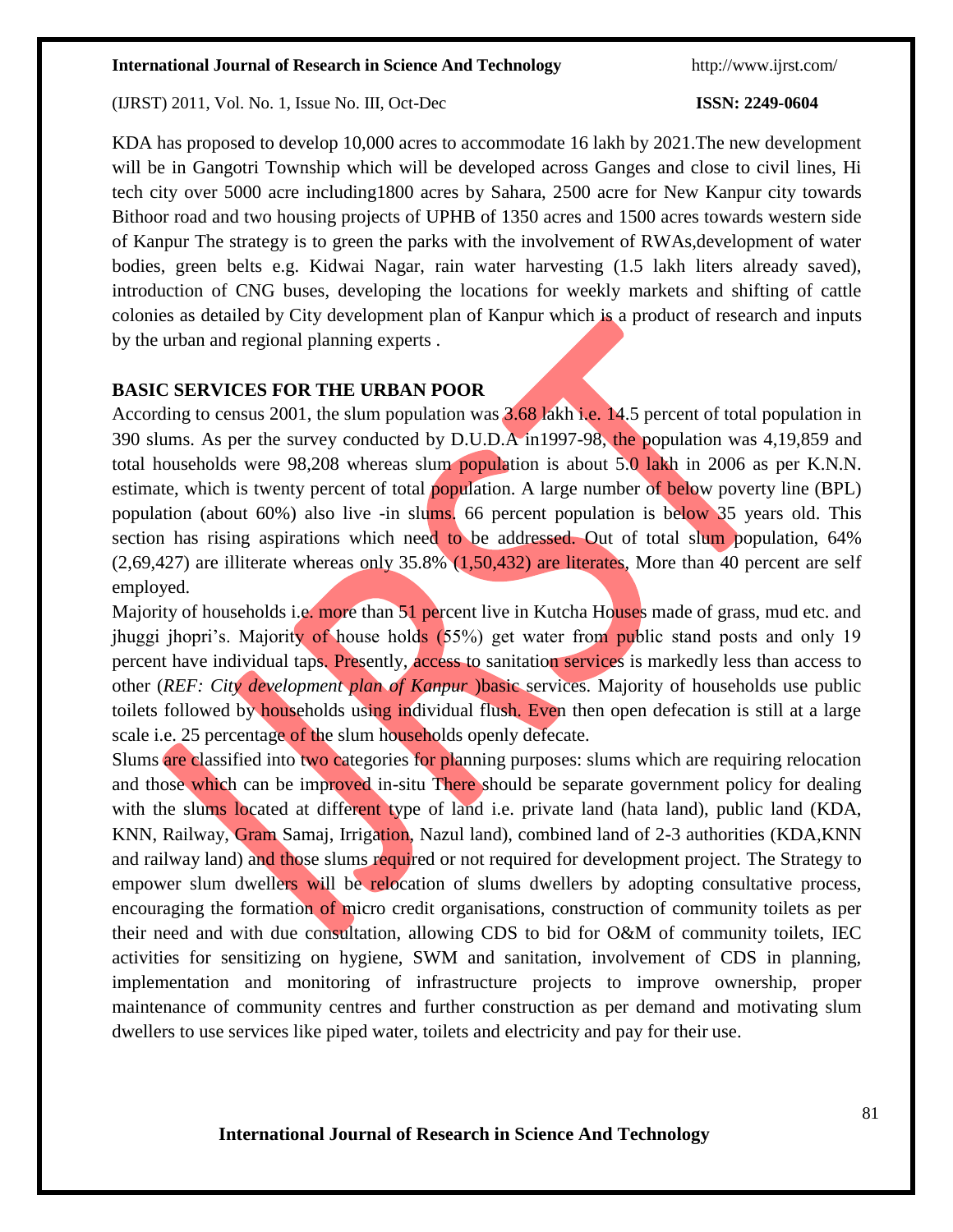(IJRST) 2011, Vol. No. 1, Issue No. III, Oct-Dec **ISSN: 2249-0604**

#### **URBAN TRANSPORT**

The city is predominantly dependent upon private buses and tempos for the intra-city passenger travel. There are approximately 80 private buses and 980 auto rickshaws and tempos plying in the city. U.P.S.R.T.C has ordered for 108 new CNG buses to replace old fleet of buses. 1000 new CNG taxi permit has been given. The maximum numbers of vehicles registration are of two wheelers from 1999 to 2006 followed by cars. The overall traffic situation in Kanpur is chaotic, roads are overloaded. The railway line between Kanpur and Farrukhabad divides the city into north and south city and rail level crossing falls between main Kanpur city and south city due to which frequent traffic jam is seen all along the G.T. road and traffic movement is restricted. Mixed traffic results in low corridor speed. There are poor intersection geometrics and signaling system, inadequate parking facilities. There is no proper alighting and boarding facility.

The strategy required is segregation of traffic to improve speed, enforcement of discipline in tempos regarding boarding and alighting points, strict checking of polluting vehicles to reduce pollution, building consensus for removal of encroachments and undertaking a drive on inculcating traffic sense. The works proposed for integrated development of transport are integrated development of 116 Kms of roads including 53 Kms of PWD roads, flyovers at Bada Chauraha, Vijay Nagar Chauraha and Guthaia Crossing, ROBs at Jarib Chauki, kalyanpur, shyamnagar and Dadanagar, Bridge over Ganges to connect Gangotri township, Bus terminals at Jhakarkatti, Chunniganj and Azad Nagar and development of multi-storey parking for Birhana road, Naveen market, Murray company bridge and motijheel-swaroopnagar area. There is a dire nee of introducing MRTS if the city is to be given a facelift of a metro city like it has happened in Delhi. It can work much better as it is on a linear pattern. This will involve low cost and maximum usage.

## **MUNICIPAL SERVICES**

### **Water supply**

The main source of surface water in the city is from the catchments of Ganga River and Pandu River. The total water supply requirement is 600 mld but only 385 mld of potable water is being supplied. The total supply from treatment plants is about 255 mld water (210 mld raw water from Bhaironghat pumping station and 45 mld from Lower Ganga Canal) and approximately 130 mld water is drawn from groundwater comprising of 80 mld from tube wells (about 135) and 50 mld from hand pumps (about 9830). The availability of water is adequate but distribution system needs improvement. Main issues are that numbers of connection is not increasing due to excess use of ground water, low pressure and unreliable service, low utilization due to old and leaky system, Inadequate funds for O&M. The need is felt to expand distribution as demand of 464 mld will rise to 860 mld by 2031. The emphasis will be on improving water supply distribution for the inner core in phase 1 (Rs 319 cr). This will comprise of replacing old and leaky pipes in inner core area, renovation of the zonal pumping stations and improving capacity, providing for inter-connection of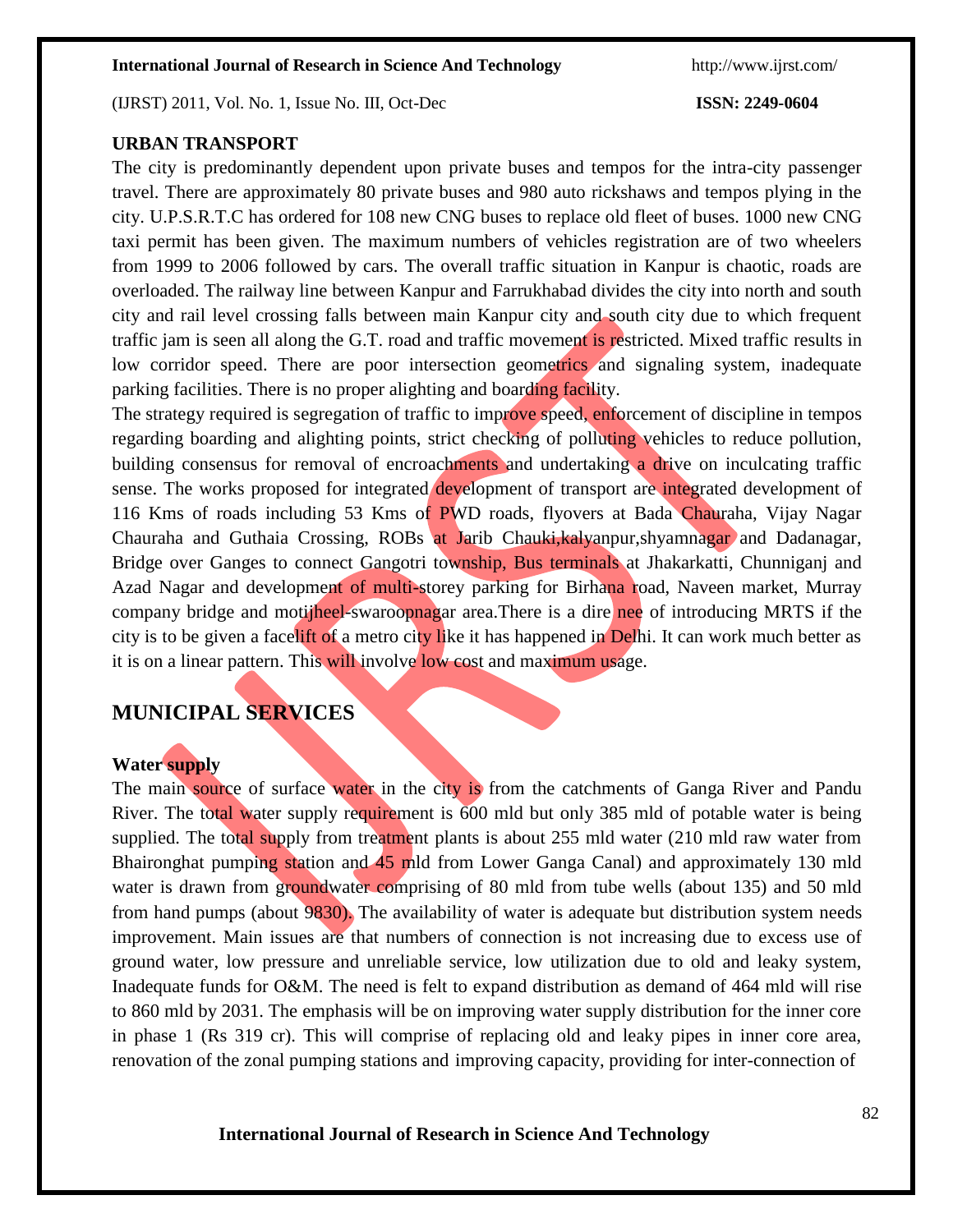(IJRST) 2011, Vol. No. 1, Issue No. III, Oct-Dec **ISSN: 2249-0604**

various water treatment plants to balance shortfall in capacities. Additional WTPs and feeder mains to connect to outer colonies will be considered in phase 2 (Rs 694 cr).

#### **Sewerage**

The source of sewer is mostly from domestic households but the waste generated from industries also flow into sewers. The present arrangements segregate industrial effluents from domestic sewerage for sewerage treatment plants. The industrial units in Panki and Dada Nagar industrial area also discharge industrial effluents, which finally flows in River Pandu through three Nalas, flowing north to South in South of Kanpur city. Current coverage of sewer system is around 60 percent and load is 360 mld. In 1997, total amount of waste water measured in drains and at the STPs was about 370 mld of which 160 mld was intercepted under GAP-1. At present inflow of treatment plants is 63 mld and only 17 percent of the total waste water generated.Main issues related to sewerage are mixing of storm water drains with sewage increases load on STPs, old sewers in inner core area unable to carry current load, damaged and leaky and unsatisfactory arrangements for treating tanneries and industrial effluents. The renovation of inner core sewers using trench less technologies, segregation of storm water and sewers to avoid choking of sewers, new colonies by UPHB will be undertaken in phase-I (Rs 297 crore). In phase-II (Rs 3799 crore), main and branch trunks will be covered outlying areas and construction of additional STP for increased population.

#### **Storm Water Drains**

Kanpur city is habituated between two rivers Ganges on north and Pandu River on south. There are 17 nalas discharging wastewater in Ganga over a stretch of 20 KM from Bithoor downstream to Jajmau. Out of all Nala, Sisamau Nala has the biggest catchments area of 1985 hectares. All the Nalas, discharging in Ganga River have been tapped except Sisamau. Under the GAP (Ganga Action Plan) Phase -II, Sisamau nala, the largest nala in Kanpur City, presently carrying a flow of around 138 mld will be diverted for treatment.

#### **Solid Waste Management**

At present waste generation in the city is around 1500 MT presently. Apart from solid waste generated by households, commercial establishments and institutions, Kanpur also has a number of industries and other businesses that generate different type of waste such as biomedical waste, sludge, buffing and other waste produced by tanneries in Jajmau area, industrial waste produced by textile, rubber and other industries. The main issues are outdated equipment causing unreliable service, inadequate bins, no segregation of waste and proper composting/SWM disposal arrangement, non-operative treatment facilities of tannery waste. The strategy would be introducing door to door collection of waste and user charge, improving reliability by maintaining old equipment, improving efficiency by transfer stations and providing tricycles, provide for a Treatment/composting plant, outsource an integrated SWM and conservancy service on PPP basis.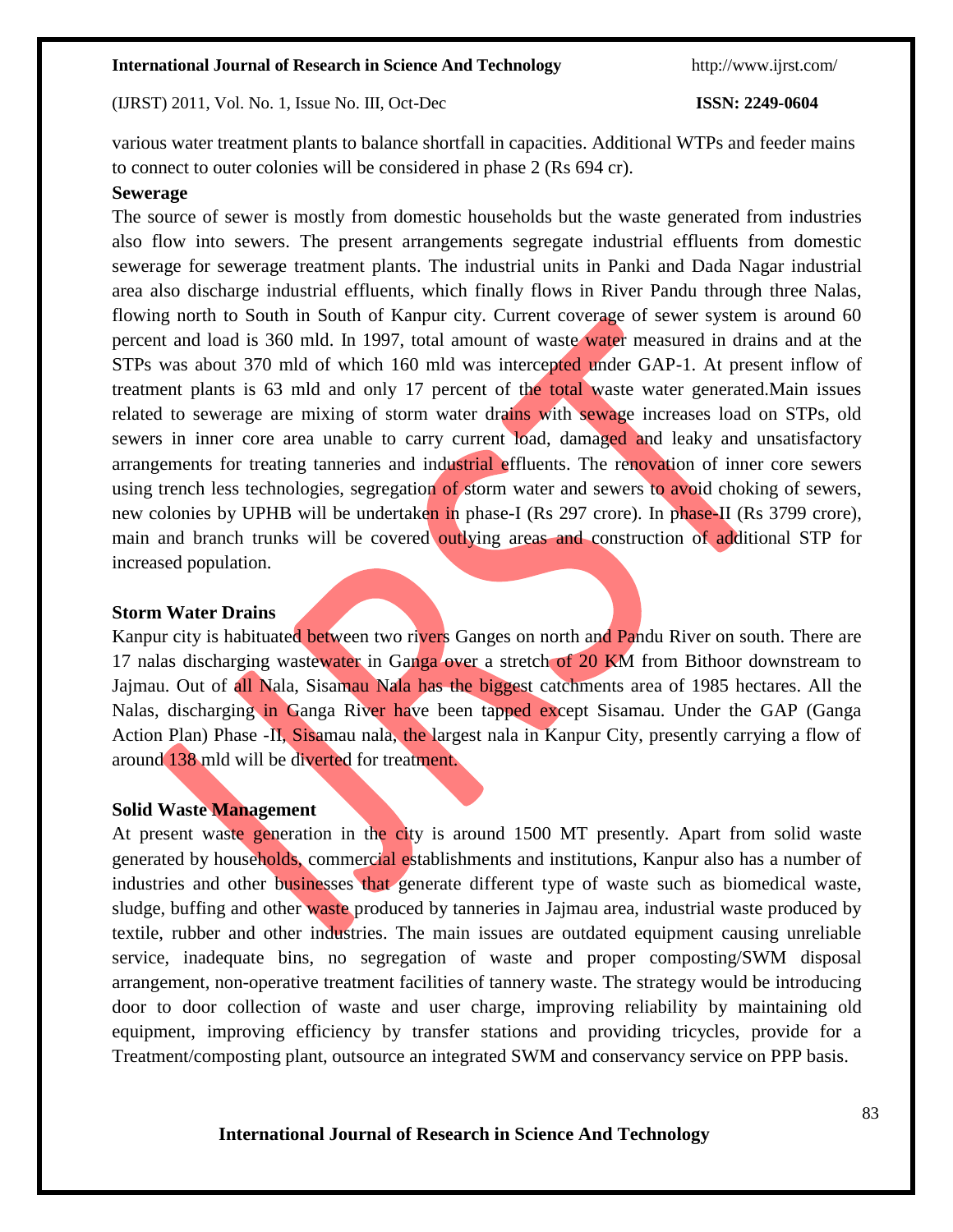## **CITY VISION**

Vision for city is : To make Kanpur a clean and healthy city with high quality infrastructure such as better roads, airport, and basic services so that it is recognized as a premier city of U.P. and an environment which attracts people and develops business. The government machinery should be efficient, effective, accountable and transparent by adopting customer oriented approach to improve confidence of entrepreneurs and encourage them to come forward for P-P-P schemes.

## **INSTITUTIONAL FRAMEWORK**

In Kanpur, the main institutions are **Kanpur Nagar Nigam, Kanpur Jal Sansthan, U.P.Jal Nigam and Kanpur Development Authority.**

**Kanpur Nagar Nigam (KNN)** Kanpur Nagar Nigam is administered under the Uttar Pradesh Municipal Corporation Adhiniyam, 1959. The strength of the council is 110 in addition to the Mayor. The corporation is divided into six zones and each zone is headed by an Assistant Commissioner. The inner core area of Kanpur comprises of 67 wards out of total of 110 wards. The corporation is divided into two wings, viz. elected wing and the administrative wing. The administrative wing of the corporation is headed by a Municipal Commissioner appointed by state government and supported by two Add. Commissioners also appointed by the state government. The main sources of revenue of KNN are taxes (mainly property), license fees, rent of the municipal properties, interest, etc. The total receipt on revenue account including grants-in-aid has been estimated by KNN at Rs.193.25 crores and capital receipts are expected to be Rs.6.90 crores for the year 2006-07. Kanpur Nagar Nigam's financial health needs urgent improvement and there is need to improve both revenues and cut down on costs. Some of the measures which are proposed are given below.

## *Bringing Institutional Efficiency in Kanpur Nagar Nigam (KNN)*

To bring the efficiency in the functioning of different institutions (KNN, KJS and KDA) and to generate the resource for contributing their share (30%), KNN will generate surpluses through the following:

- Reforms in property tax which will include bringing all the properties under Unit Area Method from annual rental value (ARV), surveying all properties to verify the area etc.
- Introduction of door to door collection of solid waste and introduction of user charge
- cost savings by way of reduction in fuel cost of solid waste collection vehicles by introducing new fuel efficient fleet and introducing transfer stations to reduce kms to be run
- savings in electricity cost by P-P-P of streetlights, and reducing administrative and general administration costs by abolishing some posts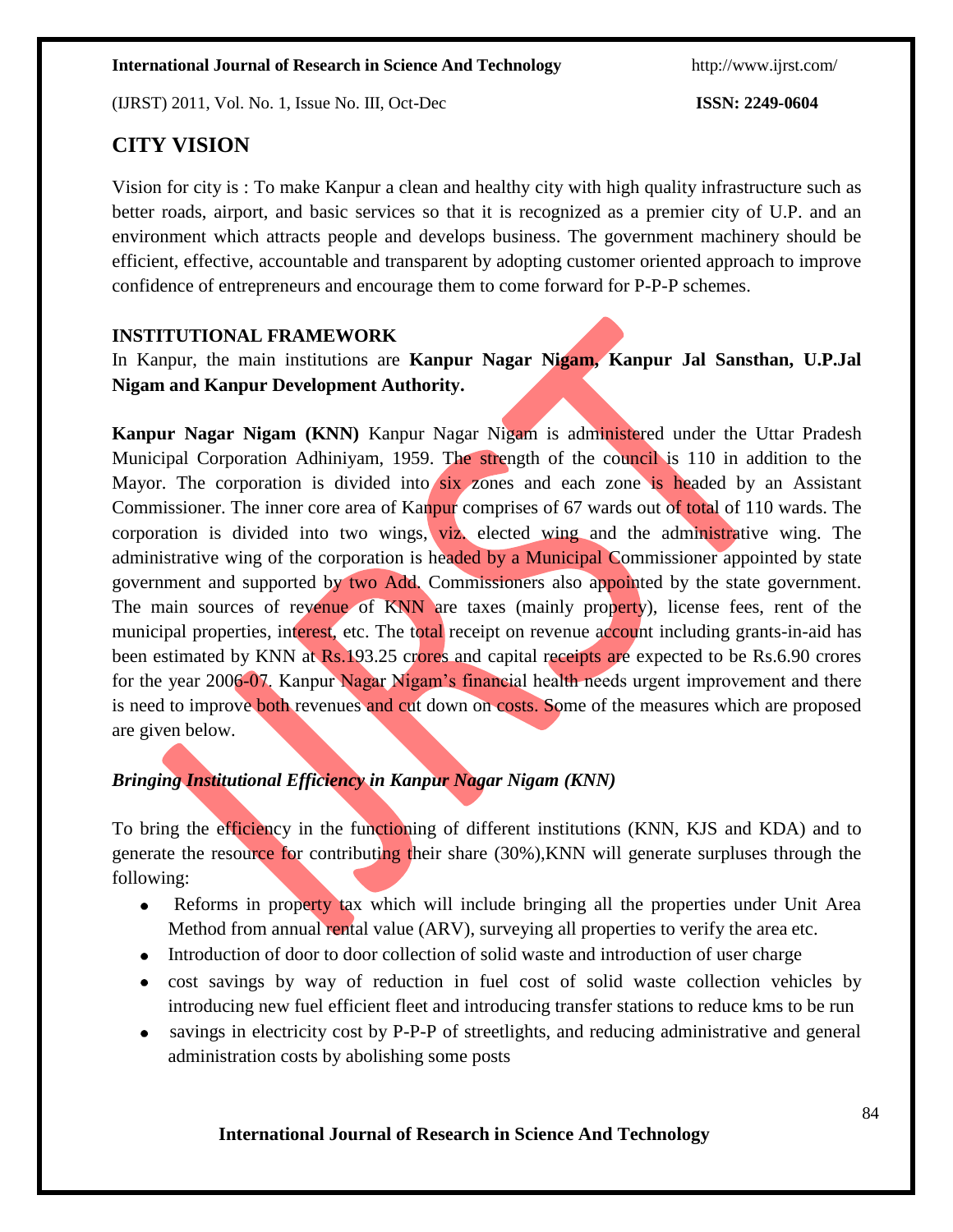(IJRST) 2011, Vol. No. 1, Issue No. III, Oct-Dec **ISSN: 2249-0604**

 By reducing strength of white collar workers by introduction of e-governance and by out sourcing bill collection The impact of the various improvement measures at the end of five years is given below:

## **Kanpur Jal Sansthan (KJS)**

The delivery of water and sewerage services in the city is the responsibility of Kanpur Jal Sansthan. This is a specialized institution. It earns revenues by way of water and sewerage tax and also by charging for water supplied. Currently there are no meters in the city and charges are on flat rate basis. Kanpur Jal Sansthan is also making a loss of about Rs 5 crores per annum and is also unable to pay its electricity bills of about Rs 11 cr p.a. (which are paid by GoUP from its grants to KNN). Because of poor pressure and unreliabil ity of timings of water supply caused by frequent power failures, the numbers of connections are not increasing at the desired rate, though KJS has surplus capacity. Some of the measures like replacing old leaky pipes and improving storage etc. at the regional pumping stations, the performance of KJS will improve and it will be able to provide more connections.

## *Bringing Institutional Efficiency in Kanpur Jal Sansthan (KJS)*

The KJS will improve its financial performance and generate surpluses by:

- introducing the improvement in its population coverage (connections) and introducing metering,
- Increased income by way of reduced leakages and hence giving additional connections in inner core
- Introduction of a user charge for treatment of waste water
- Savings in power and work force because of renovation of sewers etc.
- Improvement in water and sewerage tax because better coverage of properties by KNN

## **INFRASTRUCTURE RELATED PROJECTS PROPOSED TO BE UNDERTAKEN**

Based on the analysis of infrastructure needs and the stakeholder analysis, several projects were identified. All projects can obviously not be taken up simultaneously. Hence a prioritization of projects has been done based on discussions with the stakeholders and with the various officials involved with the management of the city. The entire work to be carried out has been divided into two phases. The Phase-I comprises of projects planned in first five years i.e. 2006-2011. While phase- II covers the projects proposed to be undertaken in the next twenty five years. The prioritization of works to be carried out in Phase-I is given below:

## **Prioritisation of Projects**

The following projects have been identified after holding intensive consultation with stakeholders: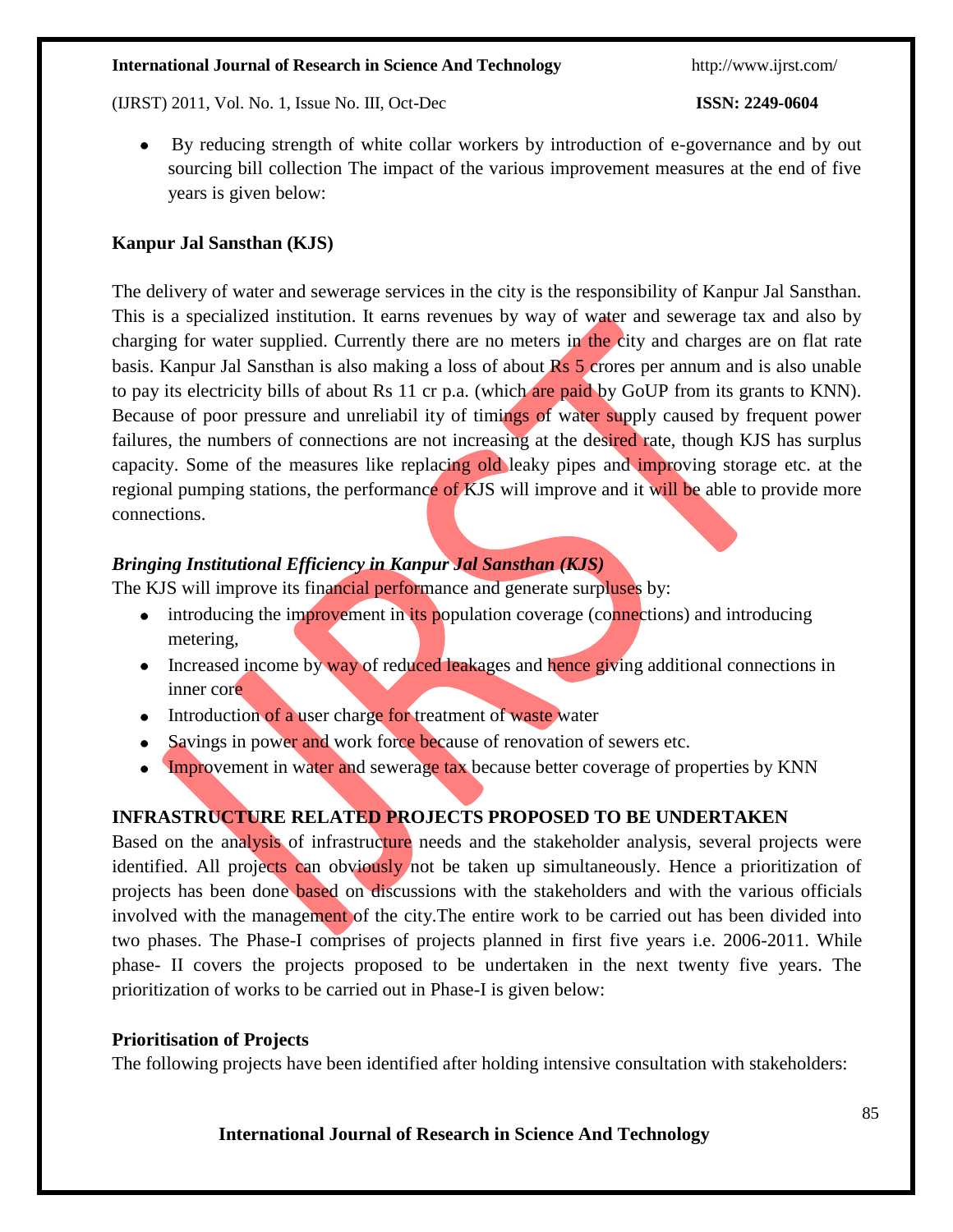(IJRST) 2011, Vol. No. 1, Issue No. III, Oct-Dec **ISSN: 2249-0604**

1. Improving transport infrastructure including improving trunk Roads, so as to have an immediate impact of improvements on the citizens of Kanpur at large

- 2. Improving solid waste management both in the inner core and outer city
- 3. Redevelopment of inner core city including shifting of industries to conforming areas
- 4. Renovating old/broken water pipelines resulting in contaminated water
- 5. Repair / rehabilitation of broken sewerage / sewerage connected to drains
- 6. Redevelopment of slums according to Bombay Model
- 7. Improving basic services in Slums8. Housing for the EWS

## **RESULTS**

## **CAPITAL INVESTMENT PLAN**

The entire work is divided into two sub-missions. Sub –mission-I comprising of Improvement of infrastructure and sub-mission-Ii comprising of 'Improving Basic Services to the Poor'

## **Infrastructure Projects**

1. Under the project on improving traffic management, improving the transport system and its infrastructure, the following activities will be taken up:

- Widening of roads including construction of footpaths, road furniture, deep drains, proper signalling, improving intersection design etc. with a view to improve circulation speed in the city corridor,
- Construction of Central Bus Station at Jhakarkati and Chunniganj and a bus terminal at Ajad Nagar in Phase-I.
- construction of flyovers at Bada Chouraha, Vijay Nagar Chouraha and Guthaia crossing as also construction of 5 Rail Over Bridges (ROBs) etc.,
- **Construction of over bridge on river Ganges to connect the proposed Gangotri township to** be located across Ganges, with the central Kanpur area.
- Development of Parking Areas, parking lot/space on PPP bas is, development of Heritage Area and preservation of Water Bodies. Under the solid waste management, purchase of cleaning equipment like dumpers, placer, special waste container van, tri-cycle and auto rickshaws and construction of modern dustbins has been taken in phase-1. It is proposed to introduce door to door collection and levy a user charge. In Phase-II the new areas of the city will also be covered with improved Solid Waste System. In the inner core area, following tasks will be undertaken
- Widening of congested roads in the inner core area, including construction of footpaths, road furniture, deep drains etc.
- shifting of industries from non-conforming areas to conforming area i.e. in industrial estates to be set up at Chakeri-1 and Chakeri-2, in Phase-I and develop an Industrial Estate at Bhouti Mandhana by pass in Phase-II.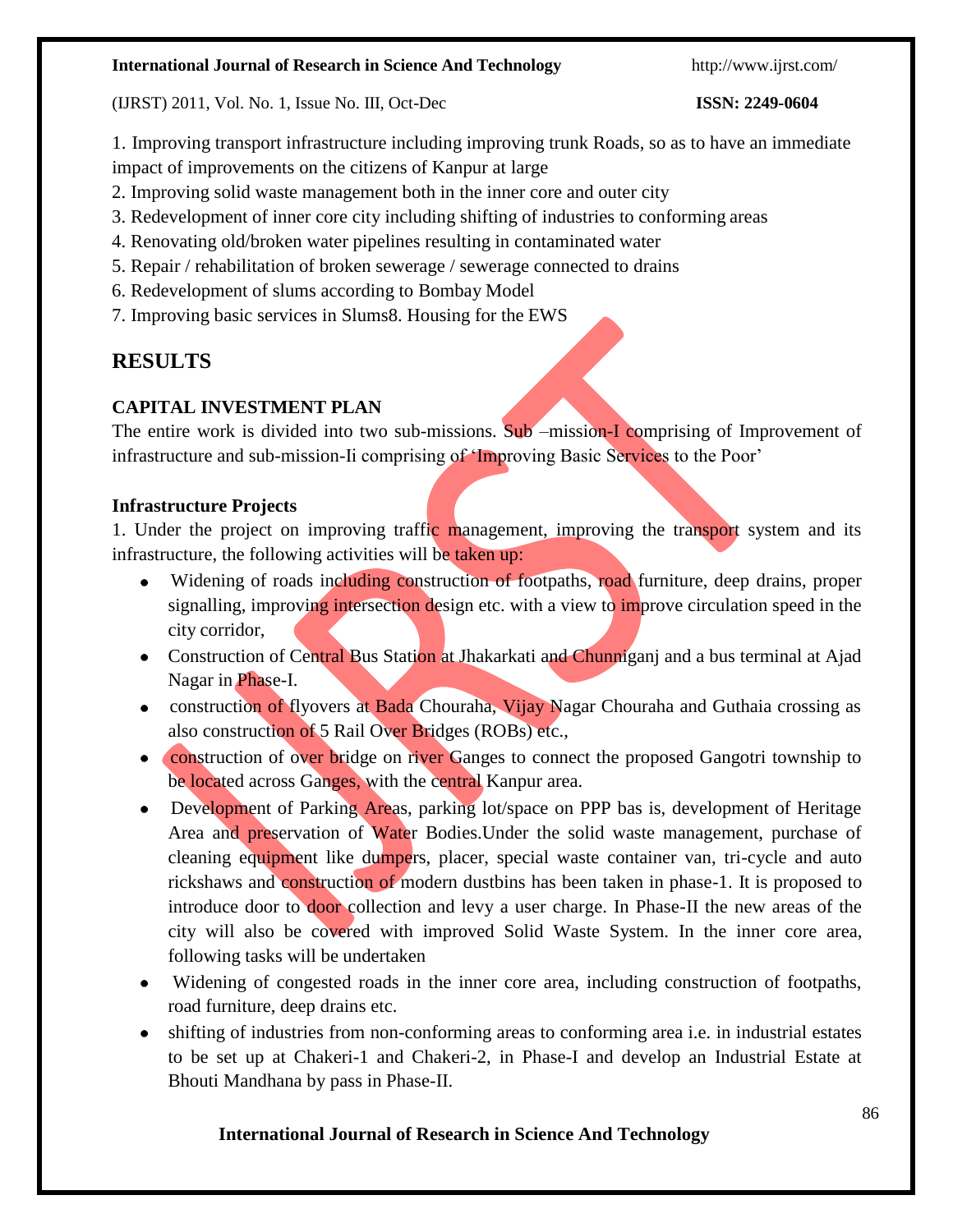(IJRST) 2011, Vol. No. 1, Issue No. III, Oct-Dec **ISSN: 2249-0604**

- conversion of old and leaky pipelines covering 530 km of distribution system in the inner area with new high capacity pipelines.Renovation of the raw water pump house , rising mains, water treatment plant, renewal of CWMR reservoir, , renovation of Benajhavar water works and Bhairav Ghat intake well.
- Modernisation of sewers line by restoration/renovation of sewerage pumping station and sewer line using trench less technologies and construction of new sewage pumping station at Bhagwat Das Ghat.
- Modernization of open drains
- Construction of modern dustbins in place of 152 old and open dustbins and purchasing special container, dumper etc. for solid waste management.

4. Under the water supply component, emphasis is given for bringing improvement in water supply distribution for the inner core as described above. In Ph-II, additional WTPs and feeder mains to connect to outer colonies will be considered.

5. As far as improving the sewers are concerned, in addition to the tasks described above for the inner core area, the following additional tasks will be also be undertaken in first phase:

- segregation of storm water and sewers to avoid choking of sewers, completion of works under GAP-II, construction of decentralized STP in new colonies by UPHB
- The connecting main and branch trunks to cover outlying areas and construction of additional STP for increased population is proposed in phase-II.

6. Work will also be undertaken on improvement of Ghats and places of heritage. The social infrastructure such as improving parks, ladies hostel, improvement of community halls, developing green belts etc. will also be undertaken.

7. In the area of Kanpur Cantonment Board, several infrastructure improvement projects similar to the KNN area will be undertaken such as renovation of old sewers, improving roads, etc.

## **Improving Basic Services for the poor**

Under the submission  $-2$  of JNNURM, the following activities will be undertaken:

- In-situ development of 390 slums by bringing improvement of roads and drains, hand pump, water supply, sewerage, street lighting and construction of 7461 houses
- EWS housing is proposed to be built for relocation of those slums which are on untenable sites such as falling near the river/footpath/ or site which is required for development works
- 5 slums to be developed on Bombay/Pune model with multi- storey housing and improved infrastructure.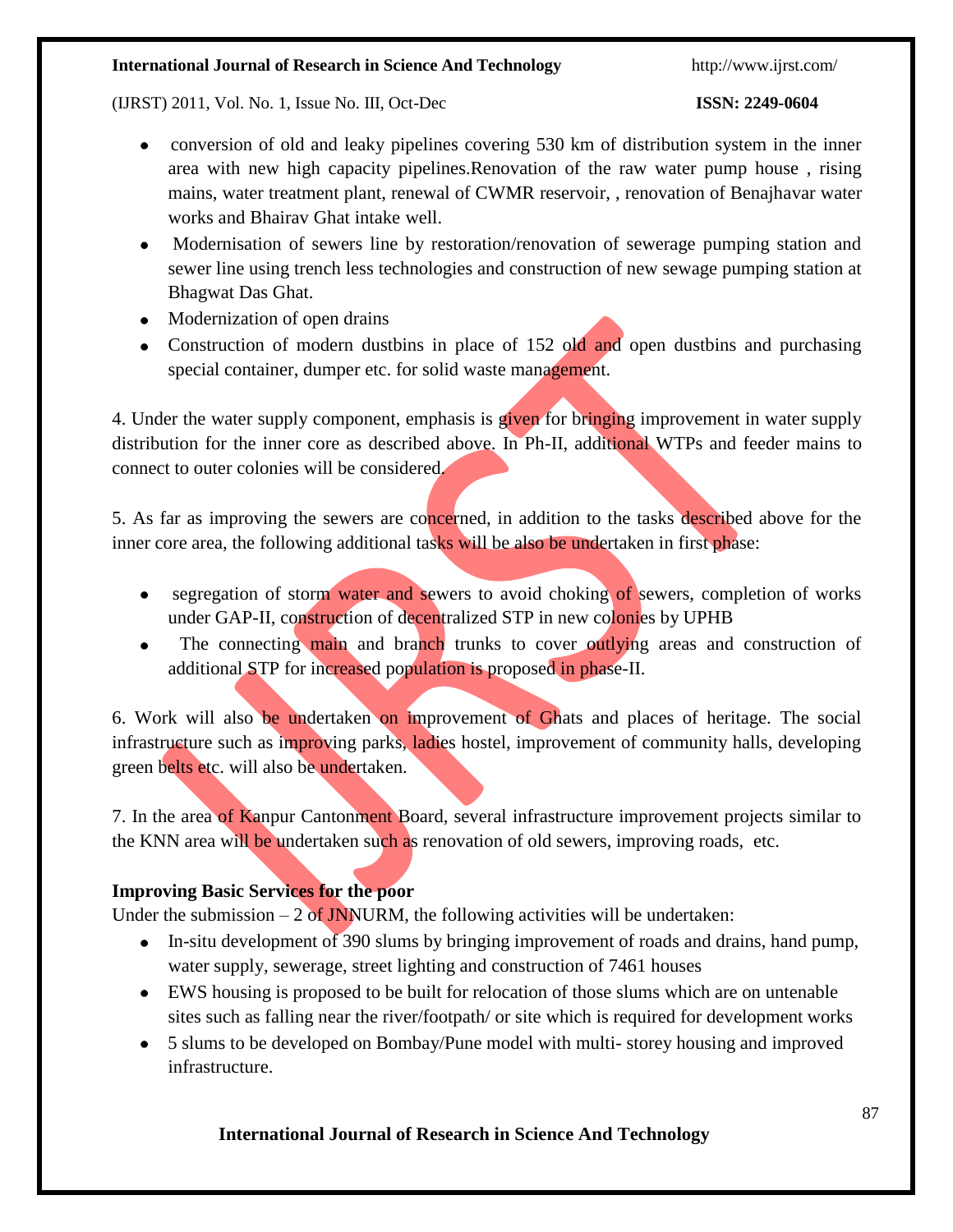(IJRST) 2011, Vol. No. 1, Issue No. III, Oct-Dec **ISSN: 2249-0604**

## **FINANCIAL INVESTMENT**

In order to meet the above plan for infrastructure improvement, the following investment plan is proposed; which comprises of investment proposed in the first phase of five years and the total plan over the next 30 years.

## **Grand Total (Sub-mission-I & Sub-mission II) 3789 12791**

It can be seen that an investment of Rs.3789 crores is planned in Phase-I during the next five years, followed by an investment of Rs.8998 crores in Phase-II comprising of the next five years, thus bringing the total investment in Kanpur City of Rs 12791 crores over the next thirty years.

## **FINANCING PLAN**

Under the provisions of JNNURM, for cities of the size of Kanpur 50% contribution will be made by GoI., provided the balance 50 percent is made up of contributions from GoUP to the extent of 20 percent and the City's contribution to the extent of 30 percent.

Hence the plan in phase -I is based on the city's capacity to raise its share of 30 percent.

## **Mobilization of city's share**

The city's share comprises of

- Revenues to be mobilized by KNN in next five years, including savings from improved efficiencies enumerated earlier in the chapter on institutional efficiency
- Exercise Revenues to be mobilized by KJS in the next five years from improvement in its efficiencies and contribution from the GAP-II project
- Revenues by way of a betterment tax to be levied at the rate of 5% of the property tax (provided under law0
- Contribution by way of departmental budgets and revenues earned by the UPSIDC while developing and selling plots/sheds for relocation of non-conforming industries etc.
- Contribution by way of departmental budgets of PWD for roads improvement

It can be seen that the capacity of the city to raise resources is slightly higher than the plan and to that extent some additional projects for about Rs 280 crores.

## **SUGGESTED REFORMS(Conclusion)**

Reforms should be carried out at the level of the Nagar Nigam and the other at the level of the State.

a) *Efficient accounting systems*: Although KNN has computerized its accounts and is using the Tally software, its accounts are on 'cash basis'. KNN is awaiting directions from the state Govt. to change.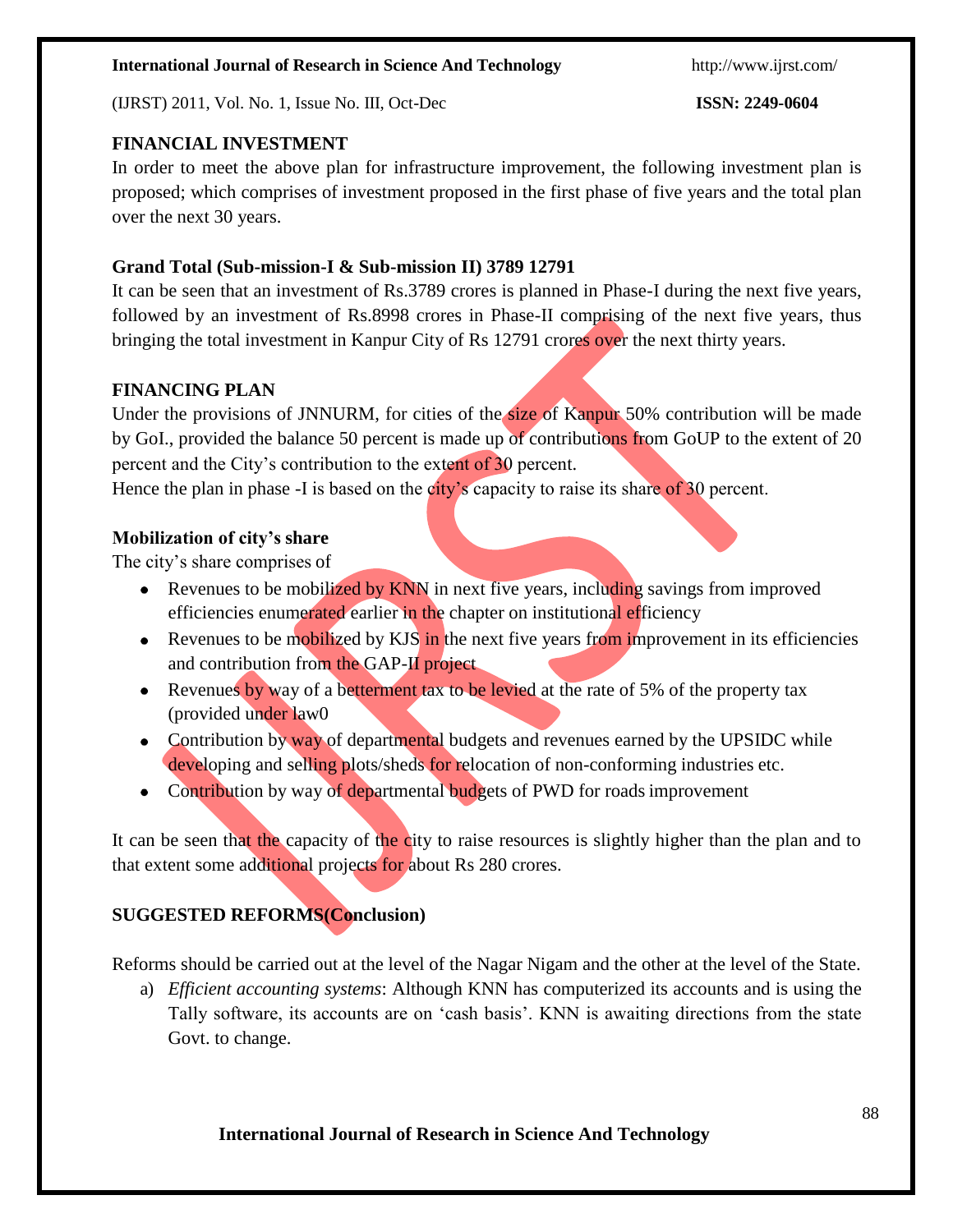#### (IJRST) 2011, Vol. No. 1, Issue No. III, Oct-Dec **ISSN: 2249-0604**

- b) *Budgeting for the poor*: KNN should introduce budgeting for the poor. Its budgets formulation should include such an exercise and these should be published and discussed with stakeholders.
- c) *Introduction of e-governance*: KNN should introduce process of commissioning an IT company for introduction of e-governance in KNN.
- d) *Reforms of property tax*: GIS mapping should be done to the extent of accuracy. This is likely to help stopping defaulters and increase the income to KNN substantially.
- e) *Levy of reasonable user charge for services rendere* : User charge is to be introduced for parking, solid waste collection, green belt use, community toilets etc. KJS is to introduce a user charge for treatment of waste water.
- f) *Provision of basic services to the poor*: Thrust on housing and in-situ development of slums should be planned. The Community Development Societies are to be empowered and encouraged to take up PPP jobs.
- g) *Earmarking of land for EWS housing in all housing projects* : It should be proposed and implemented to increase the reservation of land for EWS housing to 20-25% in all future housing projects with a view to provide basic services to the poor and to avoid formation of slums.
- h) *Increased PPP and outsourcing to improve efficiency*: in several areas like solid waste collection, O&M of parking lots, PPP for plants for conversion of plastics to hydrocarbons, Outsourcing of bill collection, O&M of parks thru RWA's etc.
- i) *Reforms by state on rent by-laws*: Although some improvements have been made in the rent bye-laws, they are still not conducive for the landlords to evict tenants or to revise old low rents to market rents. These amendments need to be made both for housing development and also for KNN to increase its rental income.
- j) High speed metro corridor should be introduced to make the city in to a world class city .This will further increase accessibility and mobility in the various parts of the city and increase economic and employment opportunities.

## **REFERENCE**

- 1. Ministry of Housing and Urban Poverty alleviation, National Building Organization (NBO), Government of India, New Delhi.
- 2. Planning Commission, Towards Faster And More Inclusive Growth- An Approach to  $11<sup>th</sup>$  five year plan, 2006, Government of India, New Delhi.
- 3. Kalam,Dr APJ Abdul, 'PURA:A Road Map For Rural India', National Workshop on vision 2020 for a developed India: PURA, as growth centres.
- 4. UN Habitat, 'Urban World: Harmonious cities India and China in focus'.